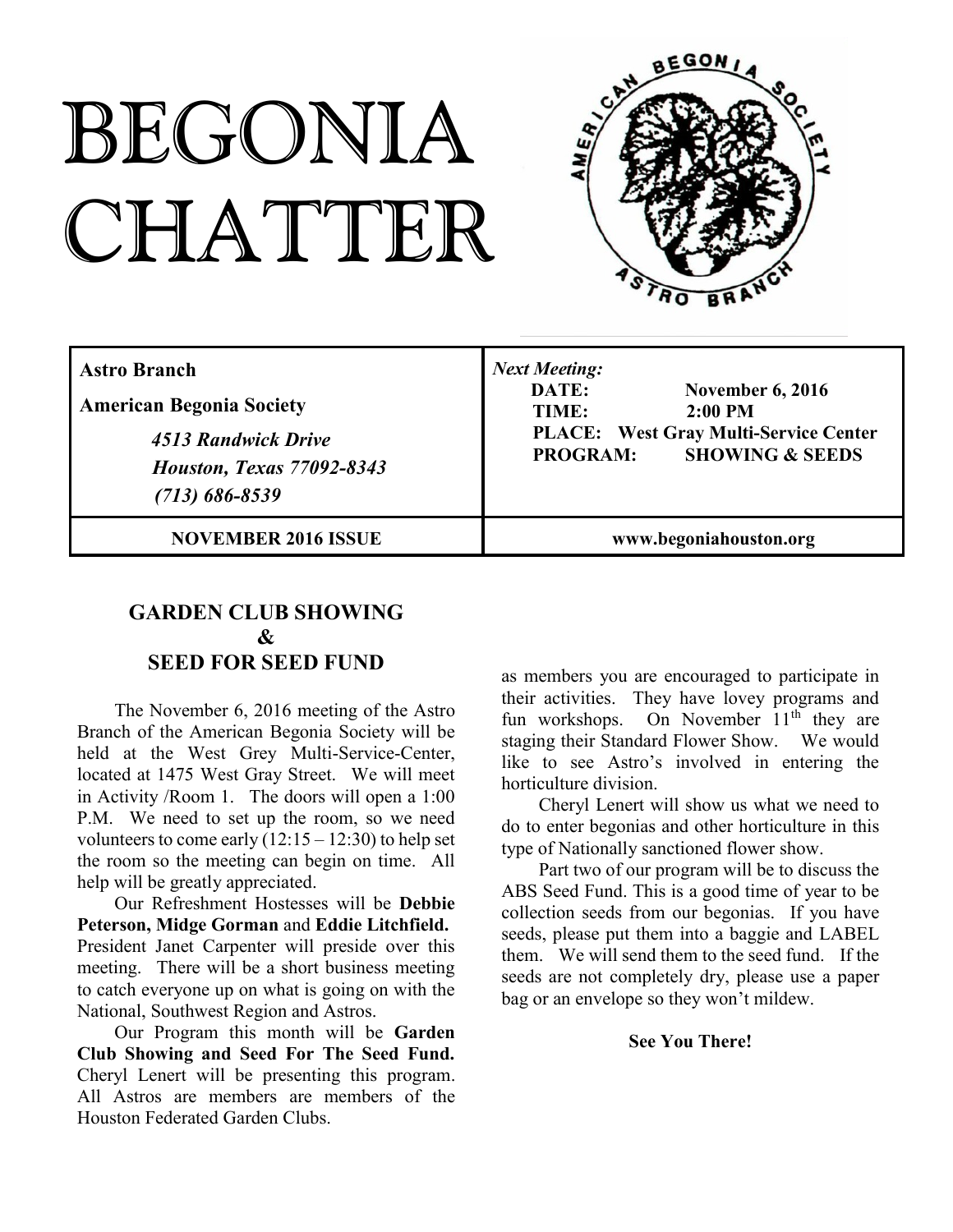# **MINUTES OF THE OCTOBER 2, 2016 MEETING OF THE ASTRO BRANCH**

The October 2, 2016 meeting of the Astro Branch of the American Begonia Society was held at the West Gray Multi-Service Center located at 1475 West Gray Street in Activity Room 2.

President Janet Carpenter called the meeting to order a 2:00 P.M. She thanked the refreshment hostesses who were Cheryl Lenert, Pat Hiscock and Janet Carpenter. Guests for this meeting were Dorothea Gomez and Kay Haas. The minutes from the September 4, 2016 meeting were printed in the Begonia Chatter and there were no corrections or additions.

Treasurer Tom Keepin reported that our checking account is still healthy and also that Antoon Hoefnagels from the Netherlands donated \$300.00 to the Astro Branch.

Ruby Lewelln, our Sunshine Chair, was not at the meeting because her husband Riley injured his knee cap. Brenda Andrews said she had spoken the Orville and Mildred Love. Orville has had cancer and during the surgery to remove it, a nerve was cut in his neck. Brenda also spoke with Shirll and Allen Manes. Allen is having trouble and sometimes wanders off.

Donna Robert passed around Begonia polilloencis. Donna said it desires temperatures from 45 to 95 degrees, grows 6 to 8 inches tall, has red stems and likes shade to partial shade. It blooms light pink flowers.

Janet Carpenter introduced Cheryl Lenert who began the program "Preparing Our Plants for Winter". This was a group discussion with Cheryl asking each person present how they prepare their plants and how they take care of them over the winter. There were many interesting methods. Some say they water carefully throughout the winter only when the pot is light and be careful not to overwater. Some cut back on fertilizing while others keep their same schedule of feeding. Someone mentioned they use a water meter to determine how dry or moist their plant is before watering. If it is going to be really cold, some cover their plants outside with frost cloth, sheets, blanket, etc.

Malcolm McCorquodale said he throws leaves over his begonias and they stay loose and airy and provide an insulation layer. He waters and fertilizes less in winter. Others use pine straw as a mulch.

Midge Gorman has her patio wrapped in plastic for winter and uses small heaters when necessary. As the seasons and temperatures change, she cuts holes in the plastic to let in more air movement and increases the size of the holes as it gets warmer. Tom Keepin said it's important to inspect your plants carefully before bringing them inside or into a greenhouse. Tom has misters in his greenhouses to prevent spider mites and the air from becoming too dry. He waters weakly, weekly and the greenhouses are kept around 70 degrees.

Cheryl Lenert announced that the National Convention next year would be in San Antonio and urged everyone to attend. She said you meet people and the programs are wonderful. You learn a lot and also get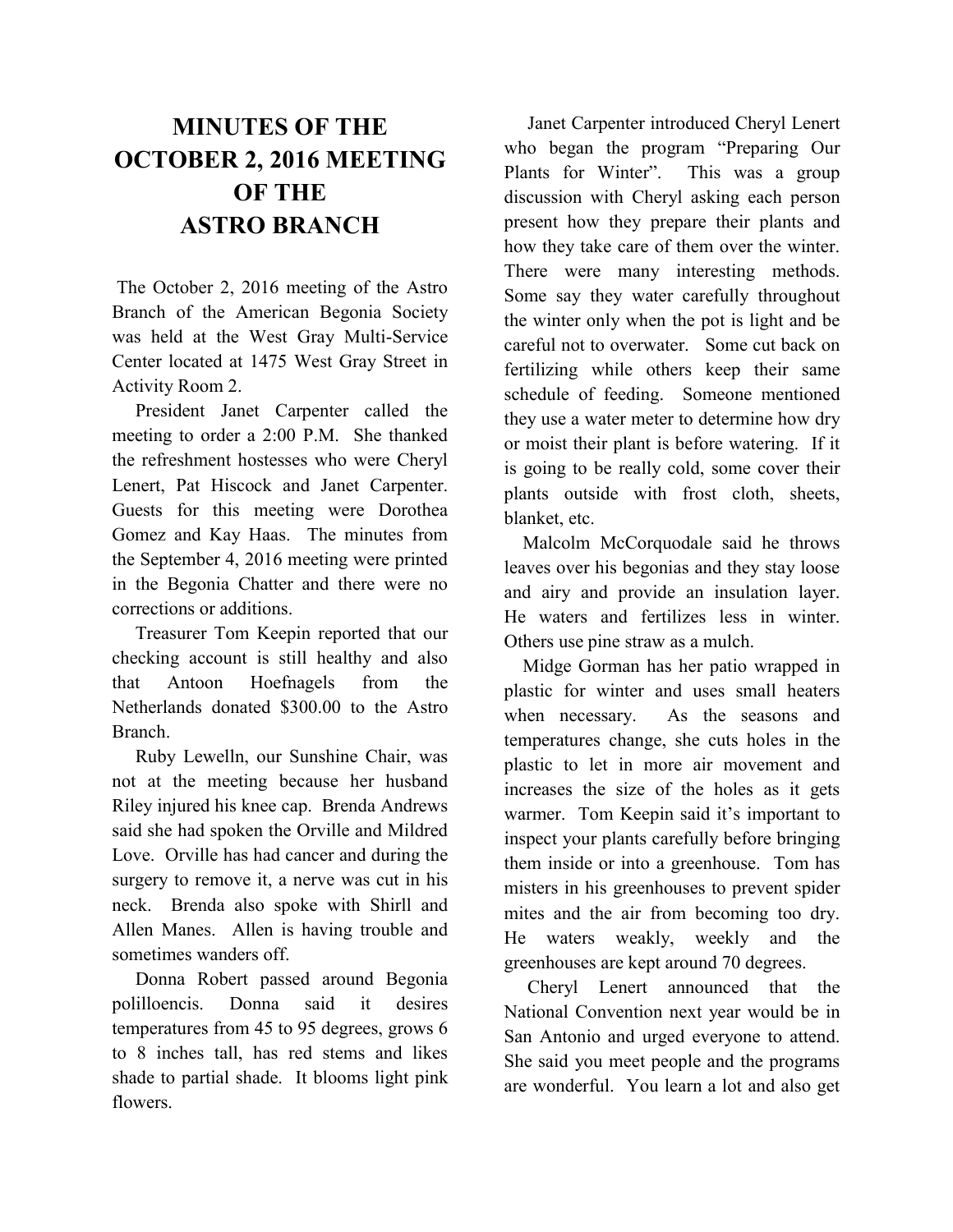to tour some members' gardens. At the National Convention in Southern California in the Huntington Library there was a begonia from 1906. She discussed some of the talks and tours she attended at this year's convention. Mel Babb told everyone she had redone her backyard and is having an Open House Saturday, October 15<sup>th</sup> and Tuesday, October 18<sup>th</sup>. She invited everyone to come and see her new backyard.

The Hospitality Hostesses for next month will be **Debbie Peterson, Midge Gorman and Eddie Litchfield.**

There were 4 prize drawings for beautiful begonia hanging baskets. There were also a number of 4 inch begonias for sale for \$3.00 apiece, limit one per person.

Janet Carpenter thanked all for attending and adjourned the meeting.

Respectfully submitted, Eddie Litchfield, in stand in for Donna Williams, Secretary

## **HAPPY BIRTHDAY TO YOU!**

Birthday wishes go out to all our members born in this month of November.

Fred Bones November 13<sup>th</sup> Mike Bragg November 4<sup>th</sup>

Gail Warren November 10<sup>th</sup>

Donna Williams November 30<sup>th</sup>

"Life is a story you write as you go. Your story is uniquely you-interesting and inspiring and as it continues unfolding, may it always be deeply rewarding"

## **HAPPY BIRTHDAY!**



# **PRUNING, PLANTING AND TRANSPLANTING**

#### **November**

| 1 <sup>st</sup>                                     | Scorpio       |
|-----------------------------------------------------|---------------|
| $4^{\text{th}}$ , $5^{\text{th}}$ & $6^{\text{th}}$ | Capricorn     |
| $9^{th}$ & $10^{th}$                                | Pisces        |
| $13^{th}$ & $14^{th}$                               | <b>Taurus</b> |
| $17^{th}$ & $18^{th}$                               | Cancer        |
| $27^{th}$ & $28^{th}$                               | Scorpio       |

## **December**

| $2nd$ & $3rd$                                       | Capricorn |
|-----------------------------------------------------|-----------|
| $6^{\text{th}}$ , 7 <sup>th</sup> & 8 <sup>th</sup> | Pisces    |
| $11^{th}$ & $12^{th}$                               | Taurus    |
| $15^{th}$ & $16^{th}$                               | Cancer    |
| $24^{\text{th}}$ & $25^{\text{th}}$                 | Scorpio   |
| $29^{th}$ & 30 <sup>th</sup>                        | Capricorn |

Planting and Transplanting are best done in Cancer, Scorpio and Pisces with Cancer being the Best.

Best Pruning for quick growth is first Taurus and then Capricorn.